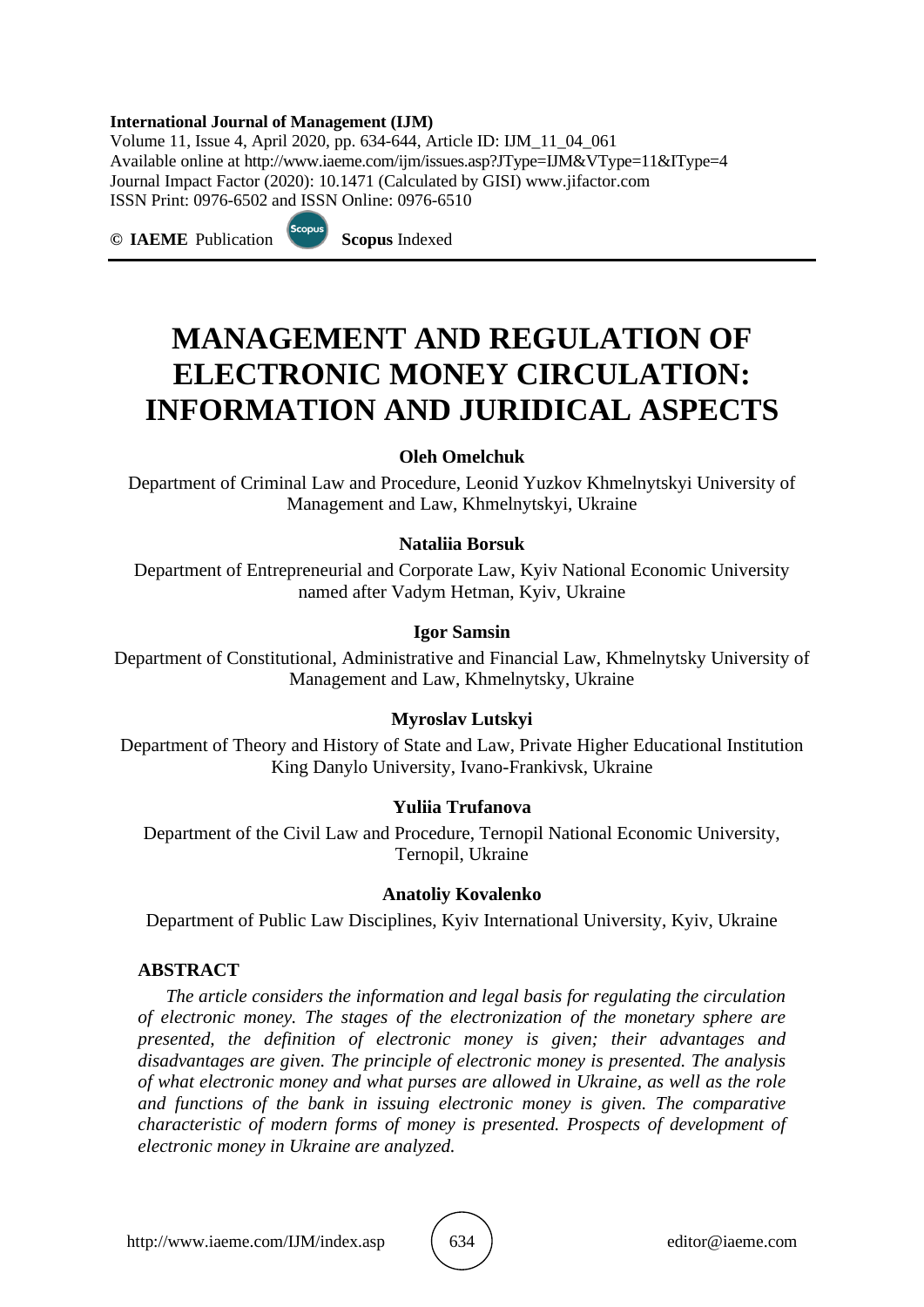Management and Regulation of Electronic Money Circulation: Information And Juridical Aspects

**Keywords:** Card-Based, Circulation, E-money, Electronic Money, Information Aspects, Juridical Aspects, MasterCard, Monetary Sphere, Regulation, Visa

**Cite this Article**: Oleh Omelchuk, Nataliia Borsuk, Igor Samsin, Myroslav Lutskyi, Yuliia Trufanova and Anatoliy Kovalenko, Management and Regulation of Electronic Money Circulation: Information and Juridical Aspects, *International Journal of Management*, 11 (4), 2020, pp. 634-644. http://www.iaeme.com/IJM/issues.asp?JType=IJM&VType=11&IType=4

# **1. INTRODUCTION**

The decade after the creation of the Internet was marked by the attempts of a new monetary revolution. Let's take a look at some historical events related to the development of electronic money circulation, which can be defined to some extent as stages of electrification of the monetary sphere (Fig. 1) [1-6].



**Figure 1** Stages of electronization of the monetary sphere

Thus, the first wire transfer in the United States gave impetus to the development of electronic money circulation.

Electronic money is a modern means of payment used to pay for various services and goods on the Internet and have exactly the same value as real money.

The definition of jurisdiction is historically the second systemic legal problem of the Internet, which most obviously postulates new approaches to the operation of the law in space and a circle of persons. Since the Internet is a cross-border information and telecommunications network, the relations that develop in it allow users who are indifferent legal systems to enter into legal relationships, which is happening. Moreover, this contradictory situation is often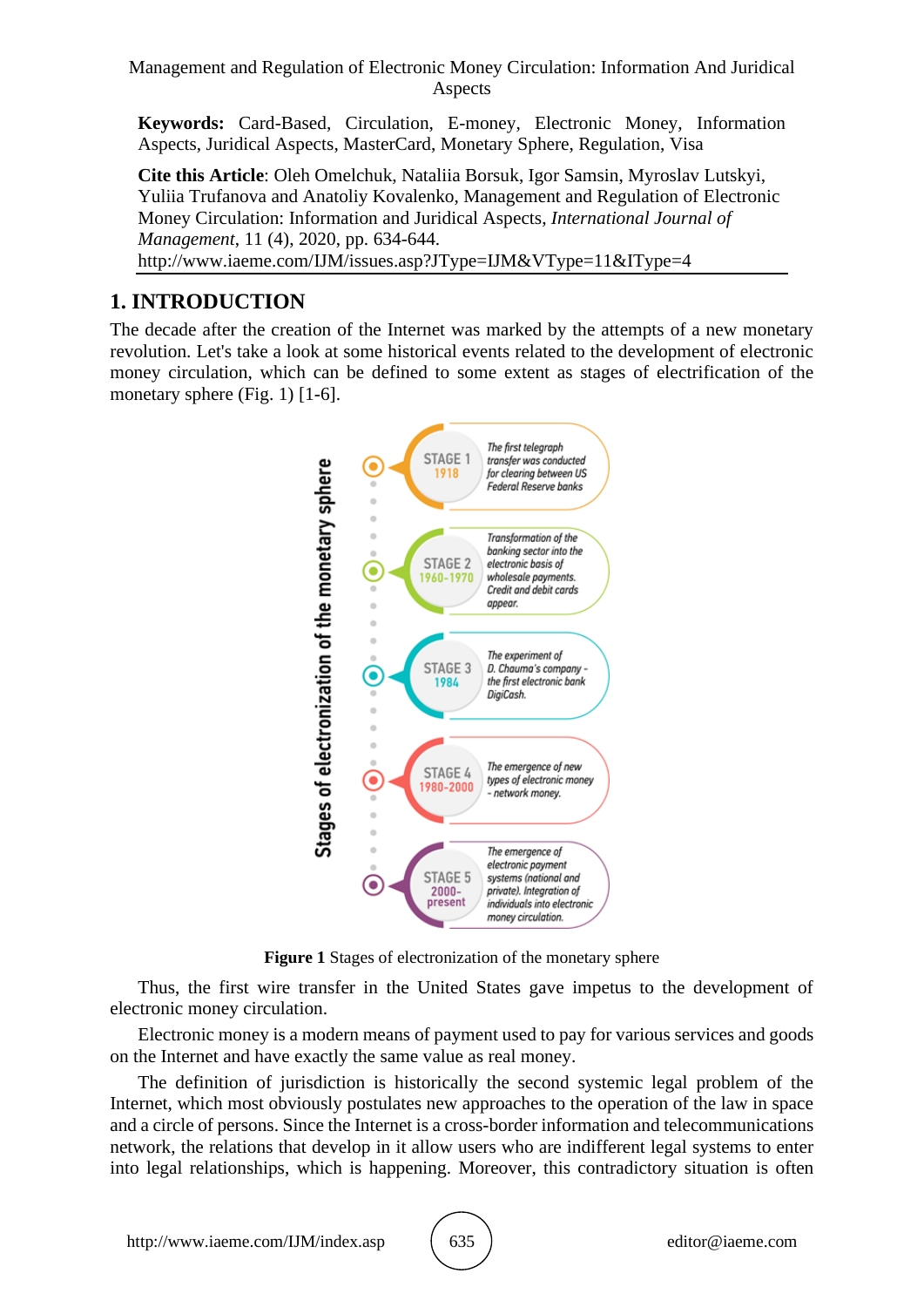complicated many times due to additional factors: for example, the fact that the information intermediary is in the third legal system, the community or territory to which the actions of one of the subjects of such legal relations are oriented is in the fourth, etc. In such circumstances, the "classic" rules that allow determining the applicable law and place of dispute resolution can often not be directly applied [7-10]. Moreover, in many legal systems, these norms are developed in detail only within the framework of civil law, to a much lesser extent - within the context of the criminal, but practically in no legal system - at the level of other branches of public law.

To date, the problem of determining jurisdiction is developing mainly in judicial and administrative practice, and two prevailing approaches - "test (criterion) of access" and "test (criterion) of minimum contacts (focus)" - do not allow to develop a single practical approach. From the point of view of the theory of law, this problem makes us rethink the fundamental provisions on the operation of the law in space and in terms of circle of people, since empirical material testifies to the growing prevalence in real practice of the approach according to which the legislation of the countries of the world can create rights and obligations for entities that are outside the territory to which, from the point of view of classical representations, the state sovereignty of the respective country extends.

# **2. THEORETICAL PRINCIPLES OF REGULATION OF ELECTRONIC MONEY CIRCULATION**

Electronic money (also known as e-money, e-money, e-cash, e-exchanges, digital money, digital cash or digital exchanges) - means the definition of money or financial obligations, transactions and settlements made using information technology.

What is not currently considered electronic money:

• Internet banking transactions with ordinary accounts and funds in ordinary public currencies; regular money transfers via online portals (from the regulator's point of view, these are forms of usual payment with usual currency).

• virtual local currencies that operate within individual internet portals (this is a pseudomonetary form of private exchange, regardless of the way they are purchased and redeemed).

## **2.1. The principle of electronic money calculation**

The principle of electronic money is generally straightforward: any business or company can be both a merchant, receiving electronic money for goods and services, and as a user, paying for their purchases. For this purpose, a company, as a legal entity, based on a contract concluded with a bank (issuer or settlement agent), open two electronic accounts (wallets) - one for receiving electronic money as a merchant and the other for settlement as a user.

To make a payment, you must first purchase the system's payments (liabilities) for real money. They are credited to the electronic wallet and then used by the user. Electronic portfolio can be replenished through branch offices with which the system cooperates, from a payment card, from a current bank account or through payment terminals.

If electronic money is transferred to the electronic wallet, it can be transferred into cash or a bank account.

According to clause 3.3 of Regulation # 481, individuals - individuals have the right to use electronic means to pay for goods and to transfer them to other users. They can transfer electronic money to other users - individuals using prepaid cards for up to 500 UAH per day and not more than 4 thousand UAH in one month.

Users - Business entities - Legal entities are allowed to receive electronic money only in exchange for non-cash funds. They can only use this money to pay for goods.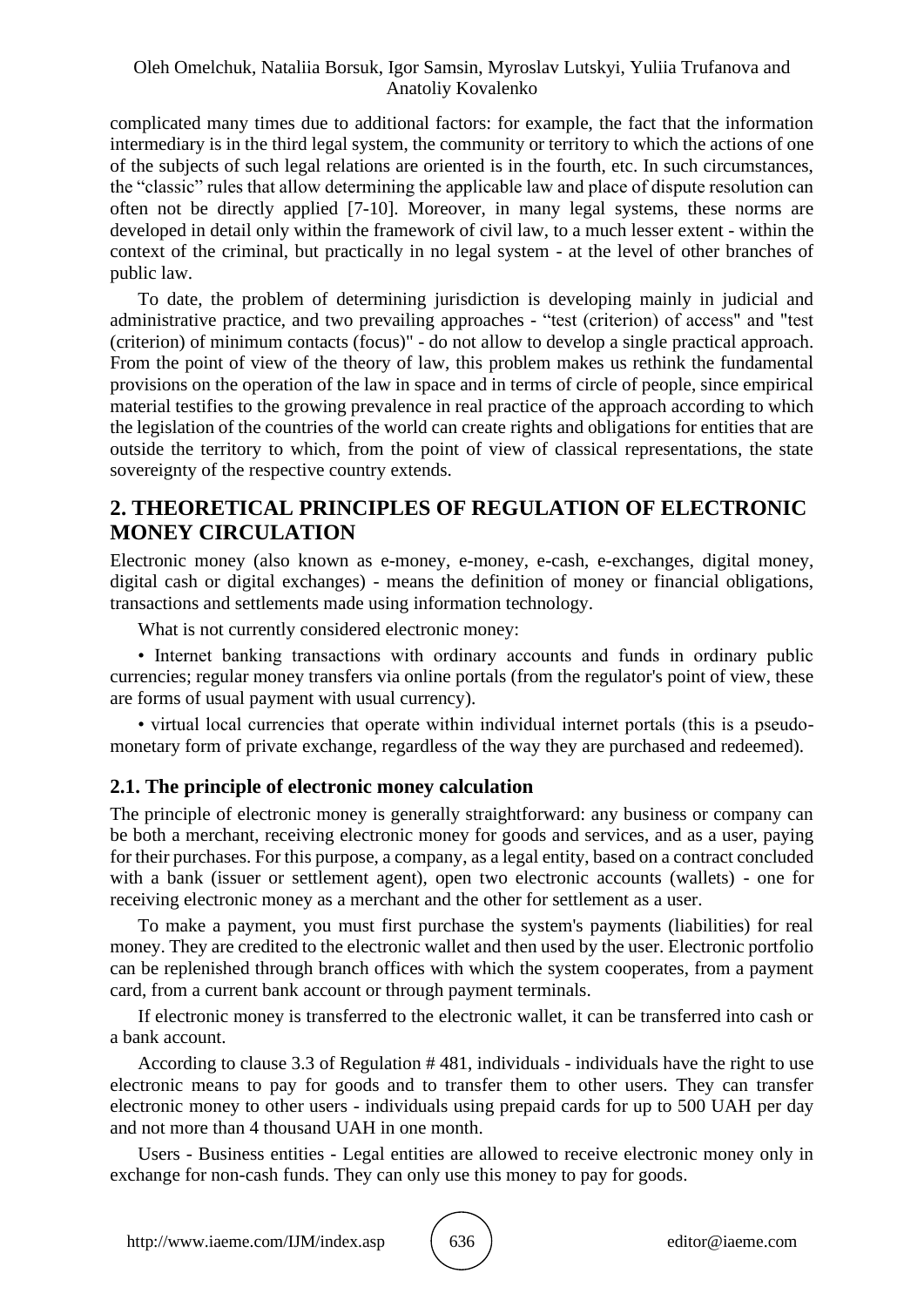Merchants have the right to accept electronic money, expressed only in hryvnias, from customers as a means of payment for goods. Use of the received funds can be exclusively for the exchange of non-cash funds or to return electronic money to users in case of their return following the Law of Ukraine "On Consumer Protection" of goods purchased in this way.

You can only transfer electronic money in UAH if you withdraw from the payment system. *Advantages of electronic money*

By accepting electronic money as a means of payment, retailers receive some economic and social benefits, including:

• reduced contact of people with cash - a potentially dangerous carrier of harmful bacteria;

• Improving working conditions of cash handlers: reducing contact with potentially hazardous cash, reducing time spent per customer due to the lack of need to calculate funds, reducing emotional burden (risk of employee error when accepting electronic money is reduced to zero from taking cash when an employee can make a mistake in counting and checking the banknotes);

• Reduction of state expenditures for the production, maintenance and destruction of money;

• the use of electronic money as an electronic substitute for banknotes and coins in payments to the public may reduce the costs of bank clearing and cash collection and cash collection;

• electronic money calculations accelerate the purchase and sale of goods at the expense of their absolute divisibility - the ability to write off the required amount of funds immediately;

• work with this means of payment makes it impossible to carry out fraudulent operations by unscrupulous personnel of the enterprise due to automatic fixing of services in the respective software and technical complexes;

• as a payment instrument for bearer electronic money impersonal - identifies the electronic wallet, not its owner [11-13].

*The disadvantages of electronic money*

• the need for special equipment;

• dependence on uninterrupted energy supply and Internet connection, in which the access to bills is lost or payment operations are impossible;

• the vulnerability of electronic systems to hacking attacks, software malfunctions, and worse human error consequences.

## **2.2. Types of electronic money**

In terms of form, electronic money can exist as a single piece of information inside networkbased - and may also have an additional attachment to card-based payment-identification cards.

In terms of anonymity, electronic money comes with the mandatory requirement of user personalization (personalized) and without such need (anonymous).

From the issuer level, electronic money is fiduciary; they are fiat (fiat money) - included in the state financial system on the rights of a separate payment subsystem and are always nominated in the national currency of a country. And electronic money may also be an independent single currency, recognized as such by the state, but they require the exchange of free currency.

For example:

• WebMoney in Europe and America, QIWI, EasyPay (Belarus) - network-based private currency;

• PayPal, GlobalMoney - network-based fiat money;

• Electronic money boxes on Visa, MasterCard, NSMEP - card-based fiat money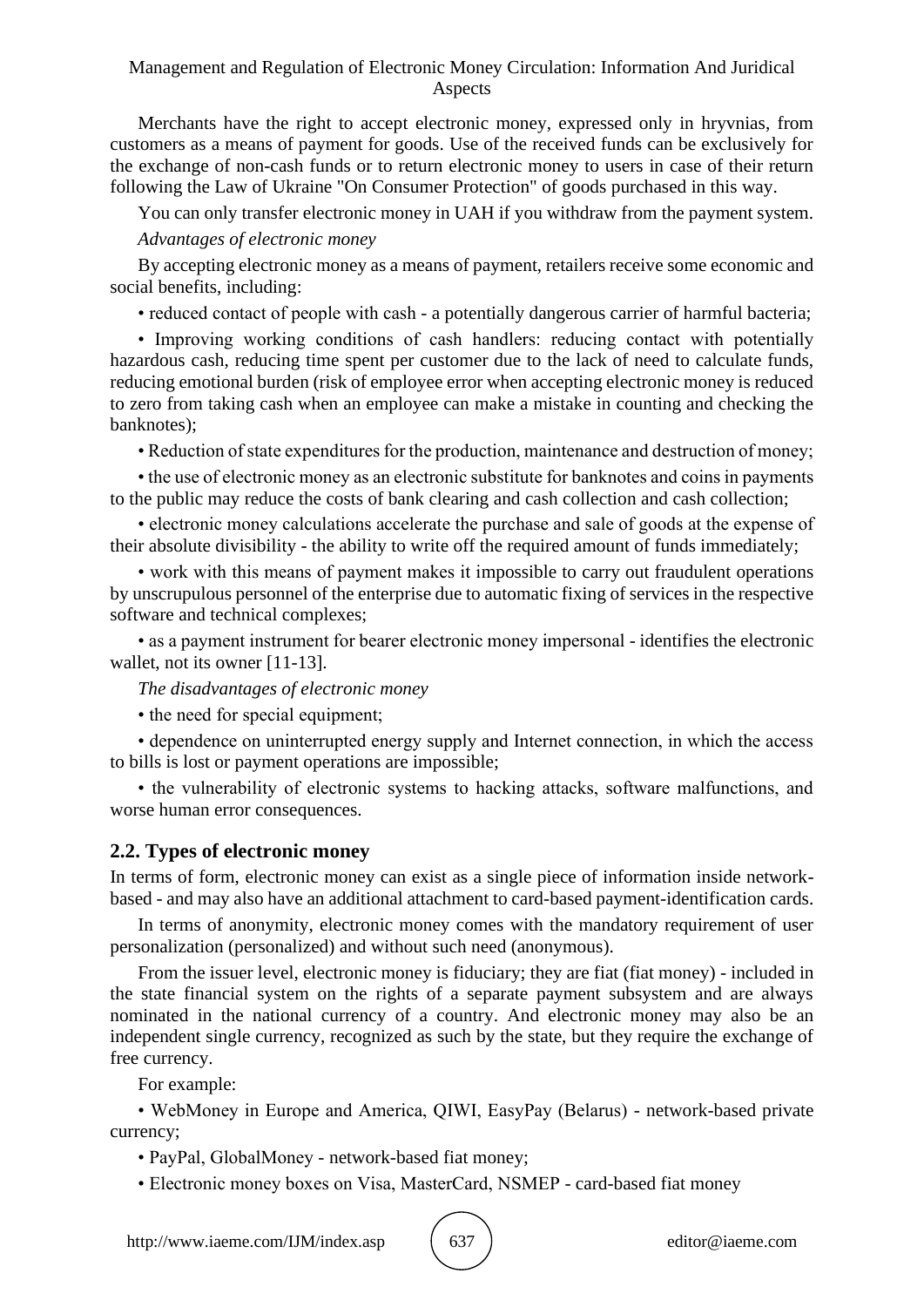• Yandex.Money in Ukraine is an online private currency, and in Russia it is now already card-based (Ukrainian users do not have their own Yandex.Money cards issued since February 2016).

## **2.3. How does Ukrainian electronic money work?**

The current rhythm of life is quite intense, and Ukrainians do not have the time, and sometimes the opportunity, to adjust to the banks' work schedule to conduct the necessary financial transactions. However, the world is increasingly digital, and electronic money, as one of the tools to solve this problem, is gaining popularity in our country.

The peculiarity of Ukrainian electronic money is that a resident bank can only issue it, so today PayPal, WebMoney and other systems cannot directly be electronic money issuers. Fig. 2 shows the operations of banks of Ukraine with electronic money for 2018.



**Figure 2** Banking Operations of Electronic Money Banks of 2018

Among the Ukrainian payment systems in which electronic money is issued, the most common ones are Maxi, Global Money, Space (NSMEP), electronic wallets on Visa cards, MasterCard.

To use electronic money, you usually need to create and then top up your electronic wallet. After that, there is an opportunity to pay for the services of many Ukrainian companies, to receive transfers on their e-wallet, to withdraw money independently through branches of partner banks and to transfer funds to cards.

A client at a bank opens an account to account for electronic money.

The client deposits cash or transfers non-cash to a bank account. You can use ATMs and payment terminals to top up your account.

The bank converts cash/cash into electronic money.

The client - the owner of electronic money with the help of specialised software can buy goods, transfer this money to other persons, change it to additional electronic money, to give if necessary. In turn, he may receive electronic money from others. In fact, it is valuable money that can endlessly rotate.

If the electronic money owner wants to transfer it back to cash or non-cash, he or she goes to the bank.

The bank converts electronic money into cash/non-cash.

Most often, banks in the Ukrainian market set the rate for money conversion and receive commission income from the client.

You can also manage your electronic money through a mobile application that allows you to use the service anywhere at any time. You can do currency exchange between wallets and manage limits yourself, without having to go to the bank.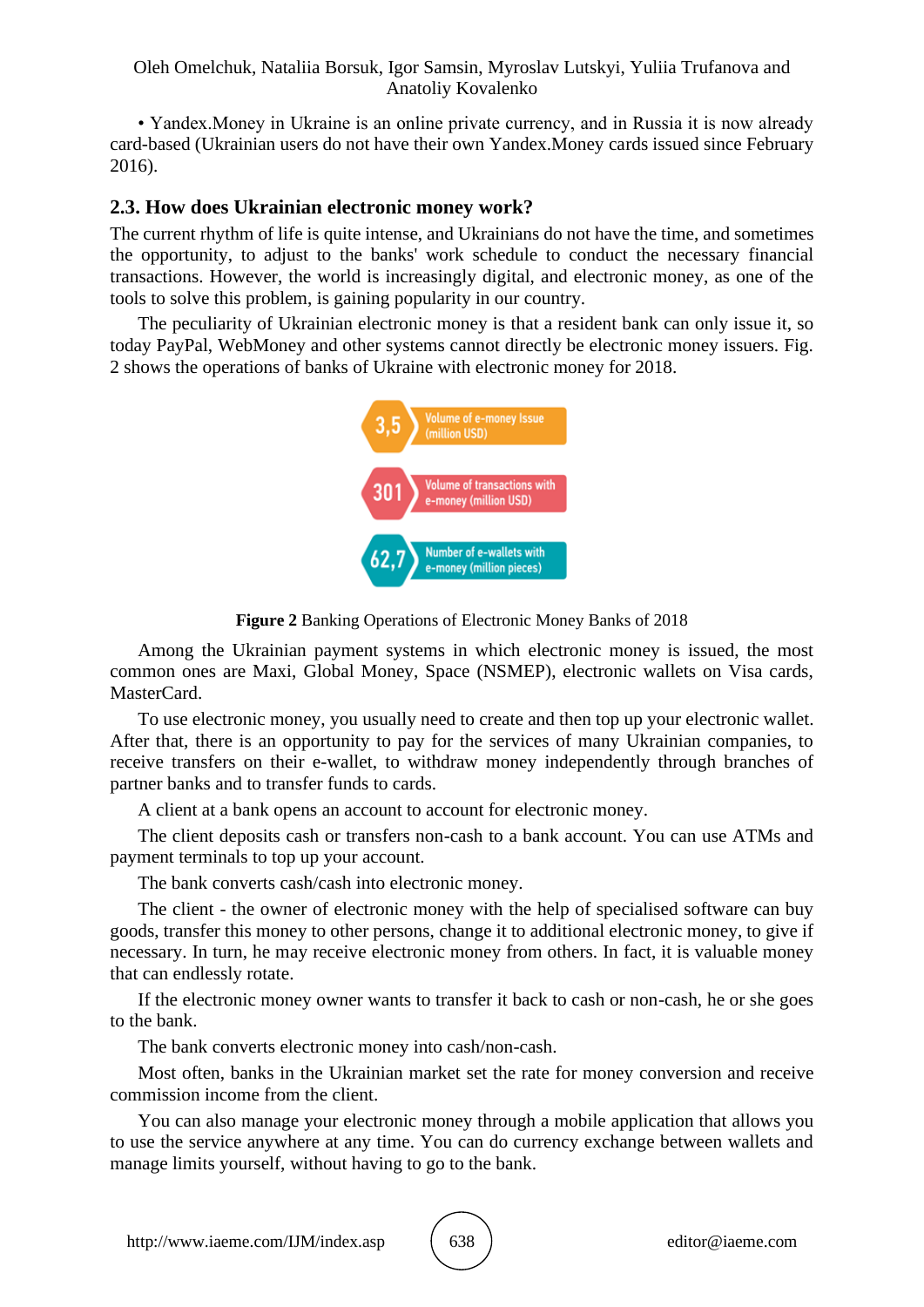## **2.4. What electronic money and what electronic wallets are allowed in Ukraine**

According to official NBU data, electronic money in Ukraine is offered by several systems, such as Forpost, Alfa-Money, Electrum, GlobalMani and XPAY.

Forpost. Money transfer payment system created by Post Finance. The service is available to clients of the postal operator Nova Poshta. Alfa-Bank became the e-money issuer for the Forpost payment system.

Alpha Money. Alpha Bank Electronic Money. Access to money and e-wallet is available to financial institution customers through a mobile application and online banking at Alpha Bank.

GlobalMani. Electronic Money Issued by Globus Bank. According to the information on the official website, GlobalMani e-wallet can be replenished at any Ukrainian bank, and with the help of e-money you can:

1. top up your mobile and e-wallet

- 2. transfer money from card to card
- 3. pay for Internet, television
- 4. replenish bank cards and games

Electrum. The issuer of the e-money data is Ukrgasbank. The following types of Electrum operation are currently available:

1. replenishment of the electronic purse in cash or using a payment card

2. payment for goods and services - mobile bill, utilities, television and Internet, IPtelephony

3. charity, banking, games, social networks, taxis online

4. transfer of electronic money between wallets of users

5. Electronic money exchange Electrum for cash or non-cash.

XPAY. An electronic money system with access to an e-wallet, to which you can add money, documents, credit, bonus and discount cards. In June 2018, the National Bank of Ukraine registered XPAY as the operator of payment infrastructure services. After that, no news came from the payment system [12-15].

The National Bank also allows you to create e-money based on your space payment system. Thus, the digital money called Smart Money is released by Kyivstar. Their issuer is Alfa-Bank.

The Smart Money service is available only to Kyivstar prepaid subscribers and can be used to:

- 1. transfer money to a bank card
- 2. top up your mobile account
- 3. to buy lottery tickets, transport tickets and concert tickets
- 4. replenish games and social networks
- 5. Pay for services and purchases in online stores
- 6. repay or take out a loan
- 7. Pay for Internet, utilities and international communications
- 8. donate money to charity
- 9. Pay for insurance, distributors (Oriflame, Faberlik, Avon, etc.) and taxis.

In total, with the help of Smart money, you can pay for more than 3 thousand services and services online.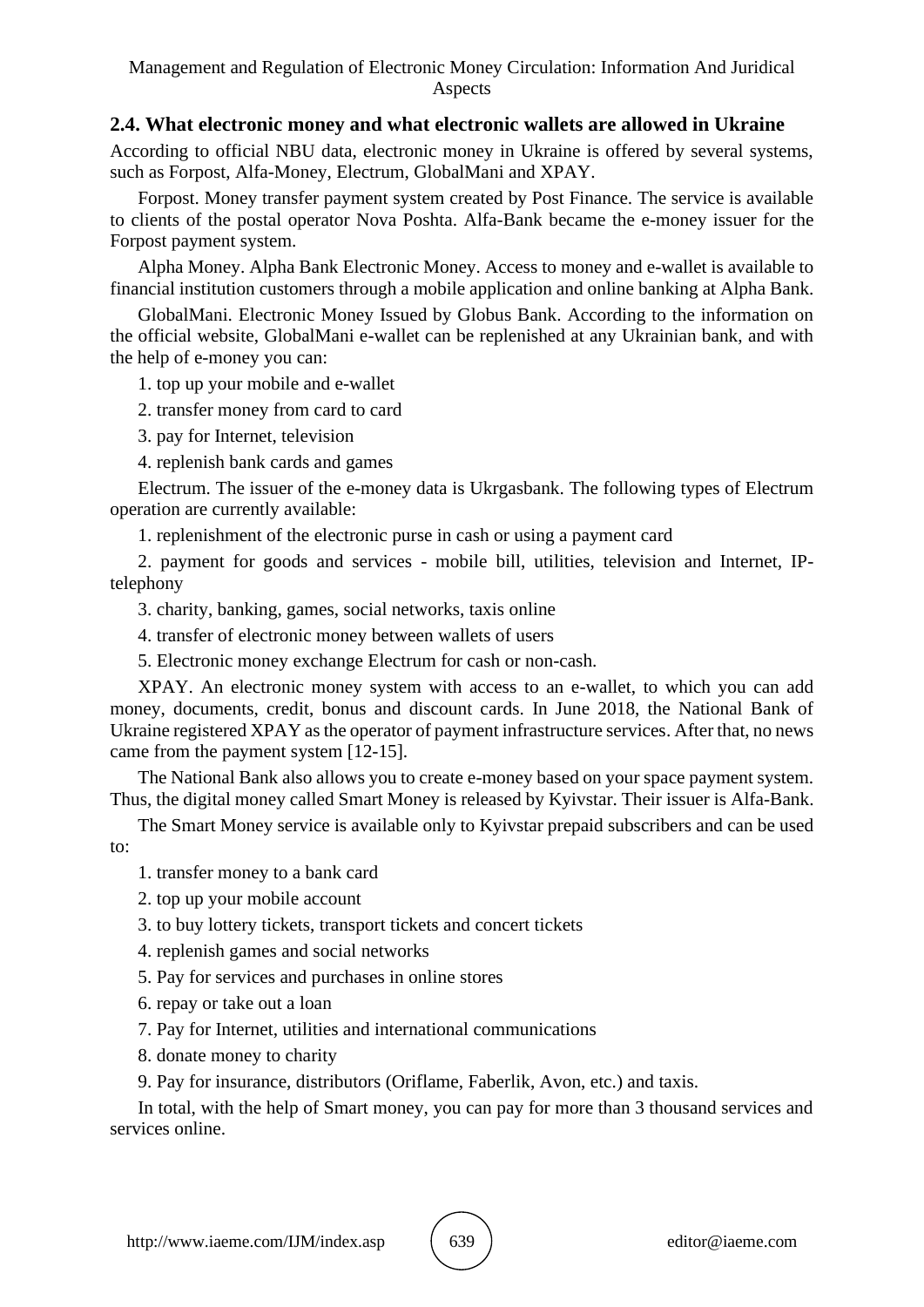Also in late February, the NBU announced the completion of an expanded pilot project to launch e-hryvnia. The Central Bank has announced that the digital hryvnia will operate based on blockchain technology, but will have nothing to do with cryptocurrencies.

# **3. INFORMATION AND REGULATION OF TRANSACTIONS USING ELECTRONIC MONEY IN UKRAINE**

In the territory of our country, any transactions using electronic money are governed by the following legislative documents:

- Law of Ukraine "On Payment Systems and Funds Transfer in Ukraine" of 5 April 2001;
- (as amended on 16/01/2003);

• Resolution of the National Bank of Ukraine "On Amendments to Certain Regulations of the National Bank of Ukraine on Regulation of Issue and Circulation of Electronic Money" No. 481 of 04.11.2010.

• Resolution of the National Bank of Ukraine "On conducting transactions with the use of special means of payment" dated 30.04.2010;

These legal laws regulate relationships related to the use of financial transactions on the Internet, but according to the interpretation of specific terms, there are some ambiguities. For example, the National Bank Resolution No. 481 of 04.11.2010 defines electronic money as units of value and is used as a means of payment. At that time, there is no such term as a "means of payment" in Ukrainian law, but Art. 192 of the Civil Code reveals the concept of "means of payment", this definition considers the hryvnia as the only legal means of payment in the territory of Ukraine.

Another critical problem for Ukrainian jurisdiction is the use of electronic money by single taxpayers. The bottom line is that, according to Art. 291 of the Tax Code of Ukraine, Uniform taxpayers, can only pay for goods or services received in cash or cashless cash. And according to the interpretation of the definitions in all the National Bank Decree No. 481, electronic money cannot be considered either in cash or in non-cash form. To resolve this problem, some payment systems may suggest that you use an intermediary to carry out a particular financial transaction; however, for some of the fees charged to the payer.

The requirements governing the issue and use of electronic money in Ukraine are set out in Article 15 of the Law of Ukraine "On Payment Systems and Funds Transfer in Ukraine" and the Regulation on Electronic Money in Ukraine, approved by the resolution of the National Bank of Ukraine dated 04.11.2010 No. 481 (with changes).

Article 15 of the Law of Ukraine "On Payment Systems and Funds Transfer in Ukraine" defines the concept of "electronic money" - units of value stored on an electronic device are accepted as a means of payment by a person other than the person who issues them and is a monetary liability that person, whether in cash or non-cash form.

The law stipulates that:

• electronic money can be issued exclusively by a bank;

• issue of electronic money is made by giving it to users or commercial agents in exchange for cash or non-cash means;

• the bank has the right to issue electronic money for an amount not exceeding the amount of money received by it;

• the electronic money issuing bank is obliged to repay the electronic money released by it at the user's request;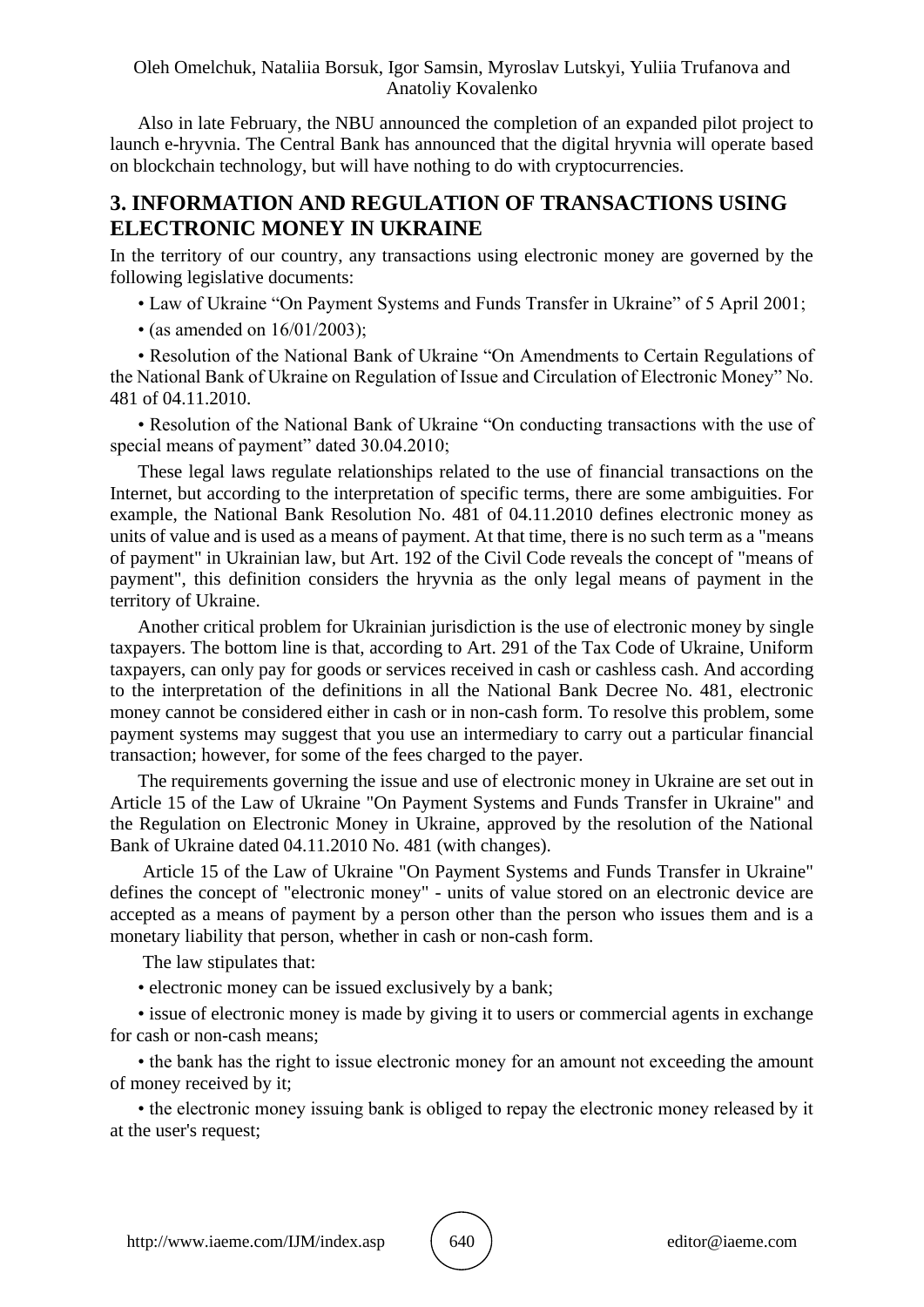#### Management and Regulation of Electronic Money Circulation: Information And Juridical Aspects

• the procedure for carrying out transactions with electronic money and the maximum amount of electronic money on the electronic device at the disposal of the user are determined by the regulatory acts of the National Bank of Ukraine.

Such a legal act of the National Bank of Ukraine is the regulation on electronic money in Ukraine.

## **3.1 Role and functions of the bank in the issue of electronic money**

The requirements governing the issuance and use of electronic money in Ukraine are set out in Art. 15 of the Law of Ukraine "On Payment Systems and Funds Transfer in Ukraine" of 05.04.2001 No. 2346-III (after this - Law No. 2346) and the regulation on electronic money in Ukraine, approved by the resolution of the Board of the National Bank of Ukraine of 04.11.2010. No. 481 (after this - Regulation No. 481). The regulation regulates and monitors the activities related to the issue of electronic money in Ukraine.

Only banks are allowed to issue electronic money in Ukraine. The bank provides its clients with the following financial services in the field of electronic money usage:

- electronic money distribution;
- exchange transactions with electronic money;
- providing electronic money replenishment for electronic devices;
- receiving electronic money in exchange for cash/non-cash.

According to the requirements of item 15.2 of Art. 15 of Law No. 2346, a bank that plans to issue electronic money is obliged to first agree with the National Bank of Ukraine (after this referred to as the National Bank, NBU) the rules for their use following the procedure established by the NBU regulatory act. Subject to the requirements of the National Bank, entities engaged in electronic money transactions (electronic money issuer, operator, agents, merchants and users) can only do so under the rules agreed with the NBU.

## **3.2. Issue of electronic money in Ukraine**

Ukrainian banks can issue electronic money based on Visa, MasterCard, NSMEP card payment systems. But some financial institutions are making their own electronic money. In essence, these are GlobalMoney payment systems from Globus Bank, Maxi from TASCOMBANK (formerly the issuer was Alfa Bank), Forpost and Alfa-Money from Alfa Bank, Electrum from Ukrgasbank and Xpay from Bank Sich. Only 23 banks are eligible to issue electronic money (Fig. 3).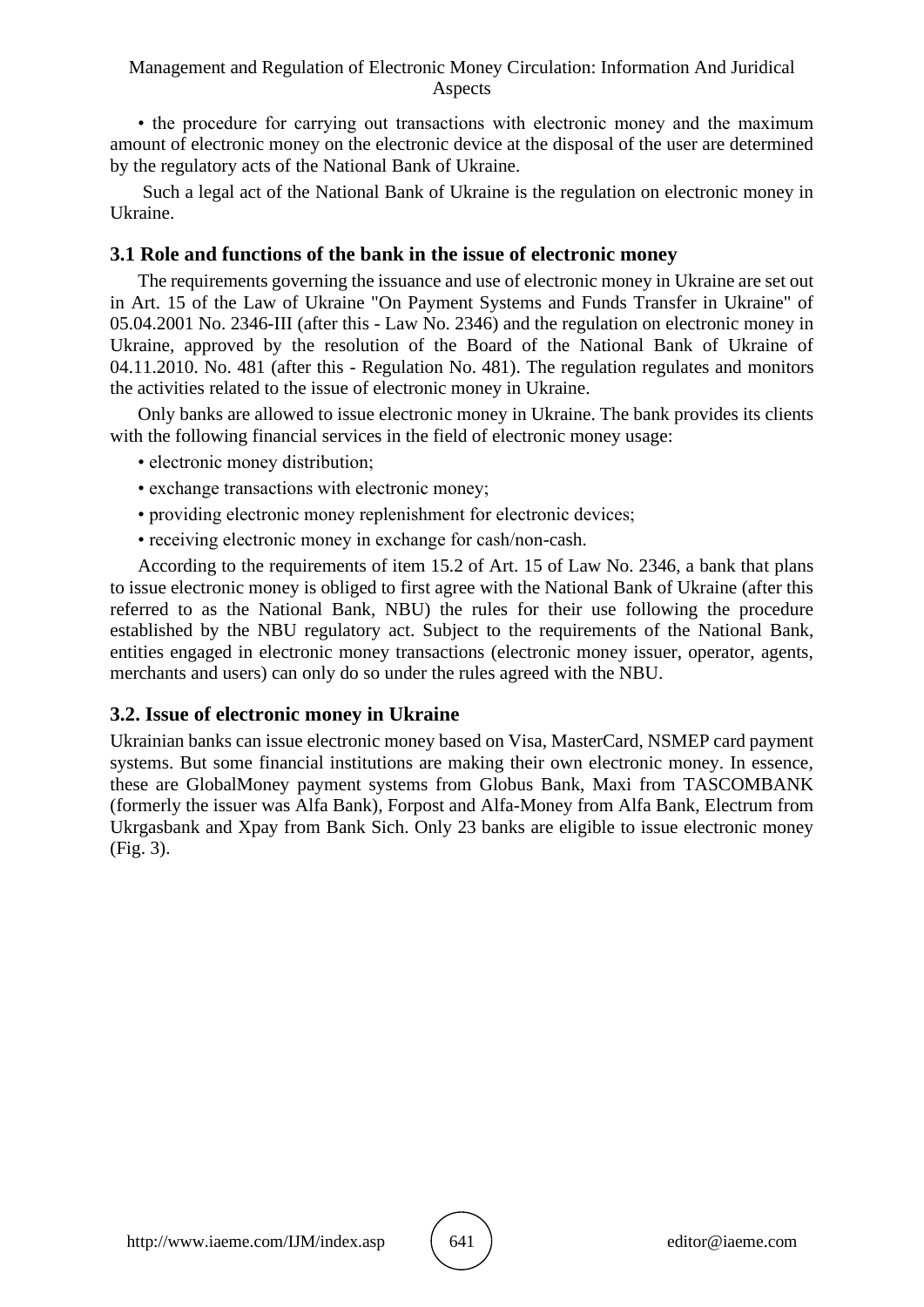

**Figure 3** Banking Operations of Electronic Money Banks of 2018

E-money transactions in Ukraine are gaining momentum. Thus, during the year 2018 (Table 1), the dynamics and growth of e-money volumes and the number of e-wallets showed positive value.

**Table 1** Amount and amount of payments in EPS and card payment systems within Ukraine for 2016 – 2018

|                                 | 2016              |        | 2017              |        | 2018              |        | <b>Growth rate</b> |           |
|---------------------------------|-------------------|--------|-------------------|--------|-------------------|--------|--------------------|-----------|
| <b>Indicator</b>                | absolute<br>value | $%$ of | absolute<br>value | $%$ of | absolute<br>value | $%$ of | 2018/2017          | 2018/2016 |
|                                 |                   | total  |                   | total  |                   | total  |                    |           |
| In absolute terms, billion pcs  |                   |        |                   |        |                   |        |                    |           |
| <b>SEP</b>                      | 0,3               | 11     | 0,3               | 9,9    | 0,3               | 8,2    | $-21%$             | $-25%$    |
| Card<br>systems                 | 2,5               | 89     | 3                 | 90,1   | 2,9               | 91,8   | $-3\%$             | 3%        |
| <b>Total</b>                    | 2,8               | 100,0  | 3,3               | 100,0  | 3,2               | 100,0  | $-5\%$             | 0%        |
| In monetary terms, trillion UAH |                   |        |                   |        |                   |        |                    |           |
| <b>SEP</b>                      | 19,5              | 92,9   | 20,9              | 91,3   | 18,5              | 90,2   | $-11\%$            | $-3%$     |
| Card<br>systems                 | 1,5               | 7,1    | $\overline{2}$    | 8,7    | $\overline{2}$    | 9,8    | 0%                 | 38%       |
| <b>Total</b>                    | 21,0              | 100,0  | 22,9              | 100,0  | 20,5              | 100,0  | $-10%$             | $0\%$     |

According to the Table 1 during 2018, the volume of e-money banks' operations amounted to UAH 83.2 million of electronic money (more than 40%), the size of e-money transactions - UAH 7225 million (almost 2.5 times increased) electronic wallets - 62.7 million units (more than 19%) (Fig. 4).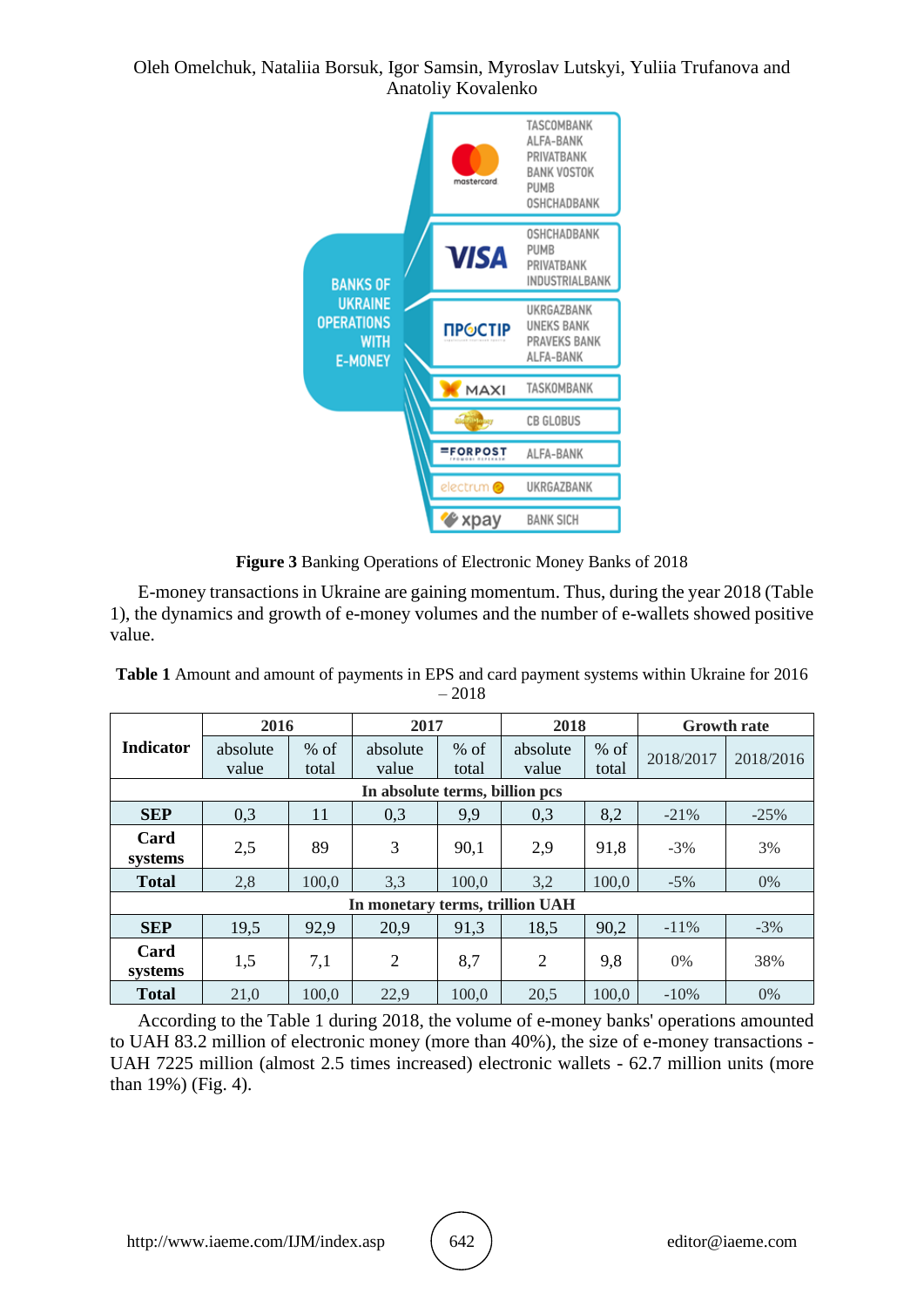#### Management and Regulation of Electronic Money Circulation: Information And Juridical Aspects





During 2016-2018, the volume of payments through card systems is increased by 0.4 billion units. (16%) and reduction in the number of payments using the EPS - by 0.05 billion units. (16.1%). On the whole, there is a positive trend in the volume of payments (increased by 0.35 billion units (12.5%).

However, the volume of such payments declined by 0.5 trillion during the study period. UAH (2.4%). This change is caused by the reduction of SEP payments by 1.0 trillion. UAH (5.1%) and card systems increase by 0.5 trillion. (33.3%).

# **4. CONCLUSION**

It is obvious that the regulatory legislation of this market segment in Ukraine needs considerable refinement, since, as the practice of other countries shows, in case of any problems in the national market, non-resident foreign companies pursuing more liberal policies take the place of domestic ones. That is, the economy of the country receives as a result of financial losses. A more precise formulation of definitions and basic rules for regulating settlement relationships between state bodies, legal entities and individuals will lead to the rapid development of ecommerce in Ukraine.

# **REFERENCES**

- [1] Semen Stetsenko, Olena Yu. Syniavska, Mykola L. Shelukhin, Serhii Lukash, Yevgen Barash, Financial and legal regulation of electronic money circulation in developed countries, Open Access Journal of Clinical Trials, 22 (Special Issue 2):6, August 2019
- [2] Khomyakova, L. The Economic Security in the Field of Electronic Money Circulation in the EAEU Countries in 2019–2021. Economics, taxes & law. 12. 37-46. (2019), 10.26794/1999- 849X-2019-12-1-37-46.
- [3] Hoffmann, T.; Prause, G. (2018). On the Regulatory Framework for Last-Mile Delivery Robots. Machines, 6(3) (33).10.3390/machines6030033.
- [4] Ruth Halpin, Roksana Moore, Developments in electronic money regulation the Electronic Money Directive: A better deal for e-money issuers? Computer Law & Security Review, 25(6), November 2009, pp. 563-568 DOI: 10.1016/j.clsr.2009.09.010
- [5] Panova G.S., Modern Outlook on the Nature of Money, Indian Journal of Science and Technology, 8(s(10)), December 2015, DOI: 10.17485/ijst/2015/v8is(10)/84858